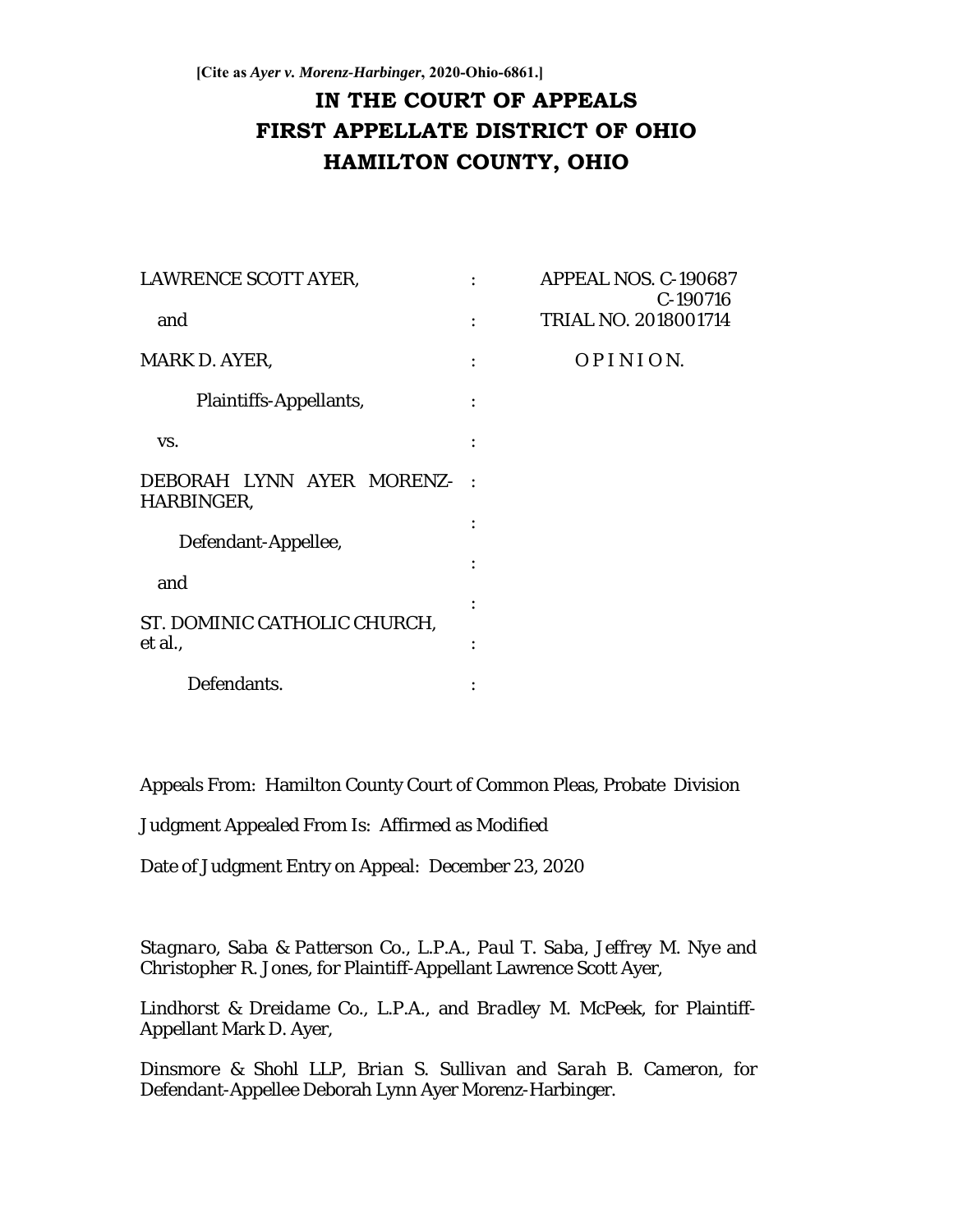# **WINKLER, Judge.**

**{¶1}** Plaintiffs-appellants Lawrence Scott Ayer ("Larry") and Mark D. Ayer ("Mark") filed a complaint contesting the will of Ruth Rattermann ("Ruth"). The Hamilton County Court of Common Pleas, Probate Division, granted judgment in favor of defendant-appellee Deborah Lynn Ayer Morenz-Harbinger ("Debbie") and the other beneficiaries of the will, and dismissed Larry and Mark's claims. We find no merit in Larry and Mark's sole assignment of error, and we affirm the trial court's judgment.

# *Facts and Procedure*

**{¶2}** Ruth was, by all accounts, strong-willed, independent, and intelligent. She was married to her husband Jack for over 54 years before he died in 2006. She lived in a condominium that she and her husband had purchased. Ruth and Jack did not have any children. Larry, Mark, and Debbie were the children of her sister, Grace, and Ruth was their aunt.

**{¶3}** Until her retirement, Ruth had a career as an executive secretary at a bank. Although Ruth and Jack had accumulated substantial wealth, they lived frugally and were not ostentatious. After her husband died, Ruth lived on her own. For the 12 years prior to her death, she drove a car, managed her own shopping, wrote checks to pay her bills, worked with an accountant to pay taxes, and otherwise took care of herself. She enjoyed going to church and to the local YMCA to work out and socialize. She stayed in touch with her sister-in-law and good friend, Evelyn Rattermann ("Evelyn").

**{¶4}** In 2014, Ruth became concerned about her sister Grace's strange behavior, particularly concerning was that Grace was named as Ruth's power of attorney. After discussing the matter with Evelyn, Ruth decided that she needed to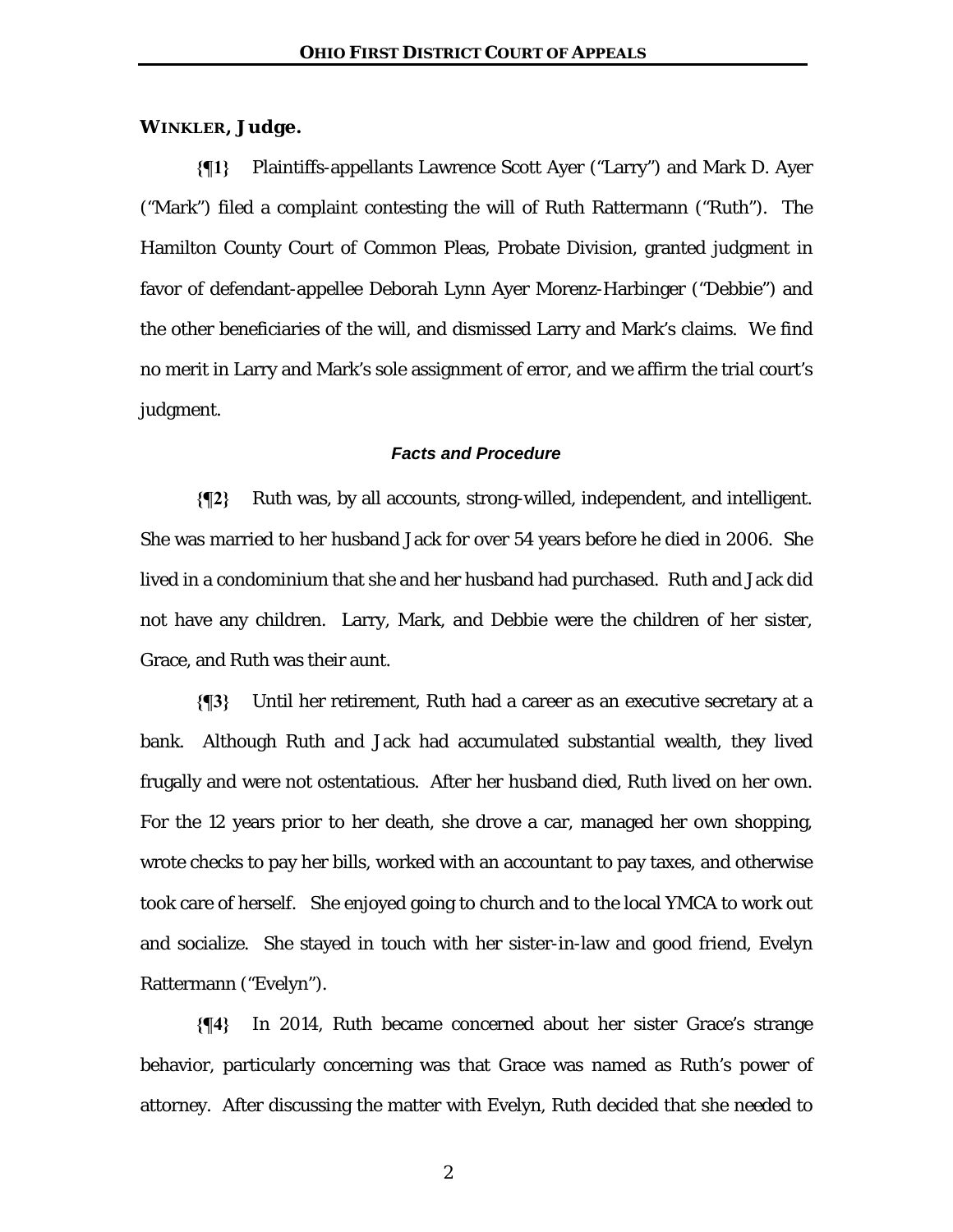have a new power of attorney prepared. Evelyn suggested a local attorney, Lew Seiler, because she had previously used his services and he made house calls. Ruth contacted Seiler and set up an appointment to arrange for the preparation of a new power of attorney and a will.

**{¶5}** Seiler has been an attorney since 1979. He specializes in estate planning for senior citizens. He often received referrals from Hamilton County Adult Protective Services and Pro Seniors. Over the course of his career, Seiler has prepared hundreds of wills and powers of attorney. Seiler typically followed the same procedure when meeting a client for the first time. He tried to get to know the client, to determine whether the client was capable of making a will, and to find out how the client wanted to pass on his or her estate. He asked a series of questions to determine whether the client knew their family and relatives and the extent of their assets in general. He also made sure that the client was not being unduly influenced by meeting with the client alone, outside the presence of family or friends.

**{¶6}** Seiler met with Ruth on April 8, 2014, and took notes of his interview with her. She identified several relatives and friends that she wanted to bequeath to when she died and the specific item or dollar amount she wished to leave them. She further stated that she wanted to leave the rest of her assets to her niece Debbie, because Debbie had taken care of her. Seiler prepared and printed the will while he was at Ruth's condominium. He reviewed it with her line by line.

**{¶7}** Ruth then called her neighbor, Doris Barrett, to witness the will. Ruth signed it, witnessed by Barrett and Seiler. Seiler also prepared a power of attorney and a health-care power of attorney for Ruth, naming Debbie as her agent. After Seiler left, Ruth called Barrett to thank her for witnessing her will. She then noted in her journal that she had signed her will that day.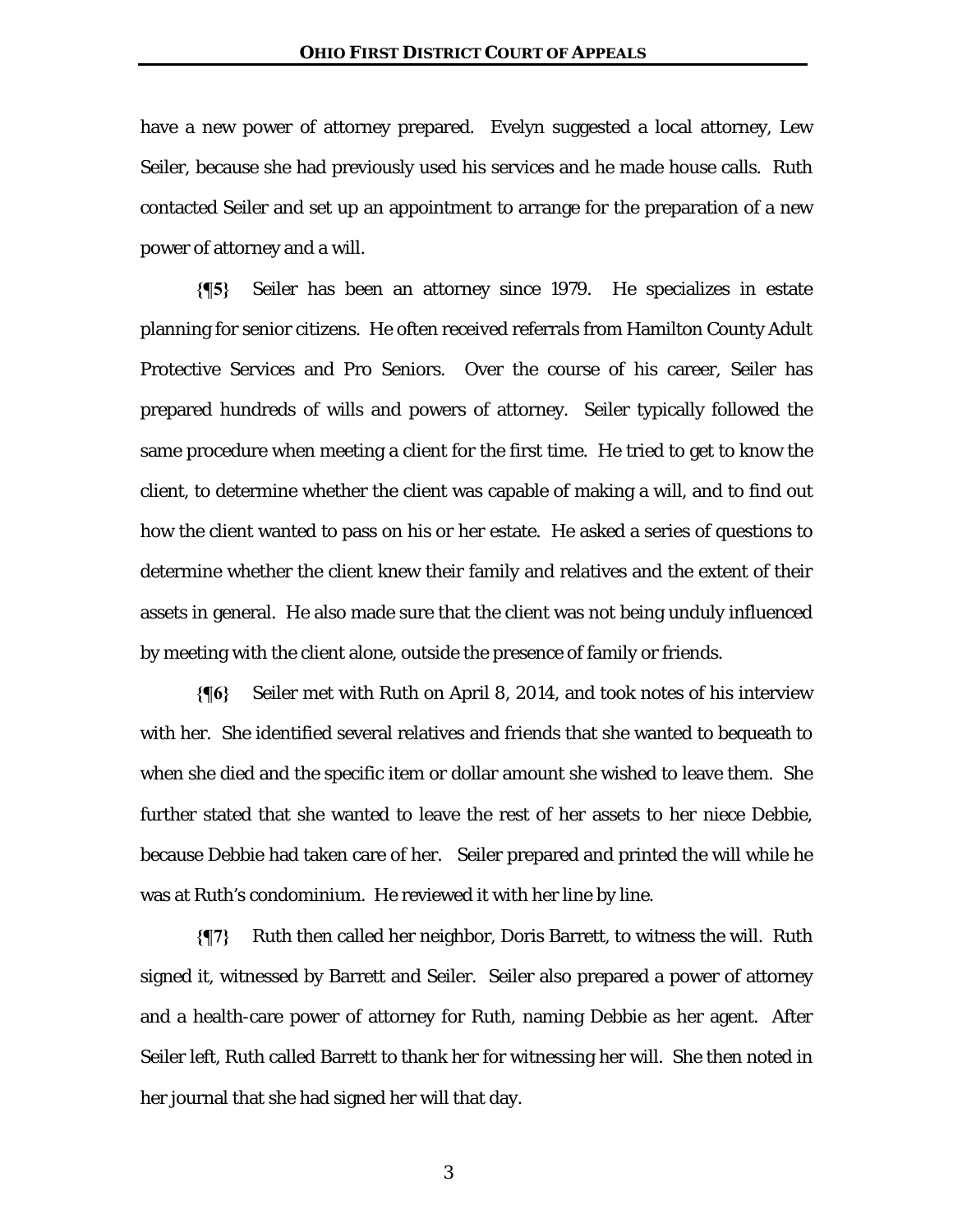**{¶8}** Several months later, Debbie's husband, who was an attorney, called Seiler about the power of attorney. He told Seiler that "there was a change in the statute" and asked if Seiler would change the format. Additionally, Debbie's name had been misspelled, and she thought it should be corrected. Seiler verified with Ruth that "it was okay to redraft it and that she still wanted Debbie to be her power of attorney," and he then made the changes. Seiler did not notarize the redrafted document or see Ruth execute it. He indicated that the first power of attorney and the second "pretty much cover[ed] the same thing." The only real difference was that the revised power of attorney had a section for the agent to sign stating that the agent understood and accepted the duties and responsibilities of a power of attorney. Debbie and a notary were present when Ruth signed the revised power of attorney.

**{¶9}** After signing the documents, Ruth put them in a drawer, where they remained until the last week of her life. She continued living an active life. She attended a wedding a month after signing her will. She visited her family and friends, and she went to church, the YMCA, and various sporting events. She managed her own finances and worked with an accountant to prepare her taxes. Her accountant indicated that she answered numerous detailed questions about her assets and her tax situation, and that she understood her finances. He stated, "Never once did I think she did not understand."

**{¶10}** Larry and Mark saw Ruth at family gatherings. They did not visit or call to see how she was doing. When they did see Ruth, they observed that she was "pretty sharp." They acknowledged having little knowledge of the circumstances surrounding the execution of Ruth's will or of her intentions or capacity at that time.

**{¶11}** Ruth had a stroke in June 2017, and, though her health started to deteriorate, she remained sharp and strong-willed. Debbie had taken care of her in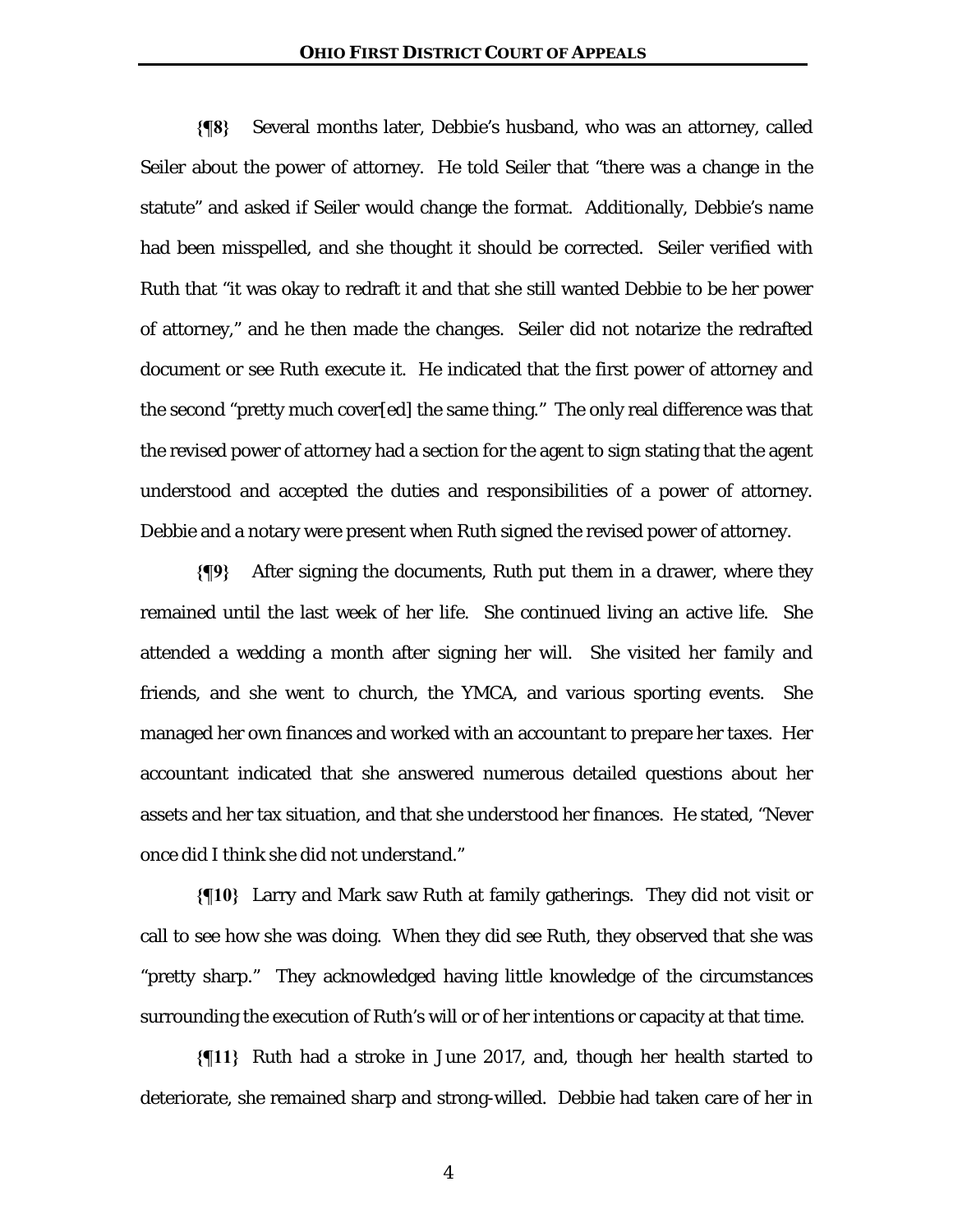the past, but by that time, Debbie had moved to the state of Washington. Thereafter, Debbie employed a service called Right at Home to provide daily home care to Ruth. According to Right at Home caregivers, Debbie would call often to check on Ruth.

**{¶12}** In December 2017, Debbie called Larry and told him that Ruth was in bad shape. She asked that he and Mark find some time to visit Ruth. On December 19, Mark and Larry finally visited her, which was Larry's only visit, and he left town after his visit. Mark returned on December 21. At that time, he had the opportunity to read Ruth's will and power of attorney, after which he became infuriated.

**{¶13}** Lisa Luehrmann was Ruth's niece by marriage and a beneficiary under the terms of the will. She was a nurse who had also been helping care for Ruth. Luehrmann said that Ruth often spoke fondly of Debbie, but rarely mentioned Larry or Mark. After their visit, Larry and Mark both called Luehrmann and asked her to be the executor of Ruth's estate. Luehrmann felt uncomfortable with that request, as she had just met Larry and Mark and she was not a "blood relative." She indicated that Ruth was "was a little annoyed or troubled" by Mark and Larry's visit.

**{¶14}** One of Ruth's caregivers wrote in a contemporaneous note that Mark and Larry made Ruth "upset" and "extremely confused." When they left, her anxiety "became so bad" and there was "lots of crying and also thinking she was going to die sooner." The caregiver had to sit in Ruth's room for an hour after they left "so she could calm down."

**{¶15}** Mark also called Seiler, after seeing his name on the will. He accused Seiler of being in cahoots with Debbie's husband, whom Seiler had never met. Mark made several hostile comments and hung up the phone on Seiler.

**{¶16}** Subsequently, Mark called Hamilton County Adult Protective Services ("APS"). In that call, he described his aunt as "of sound mind and very sharp." He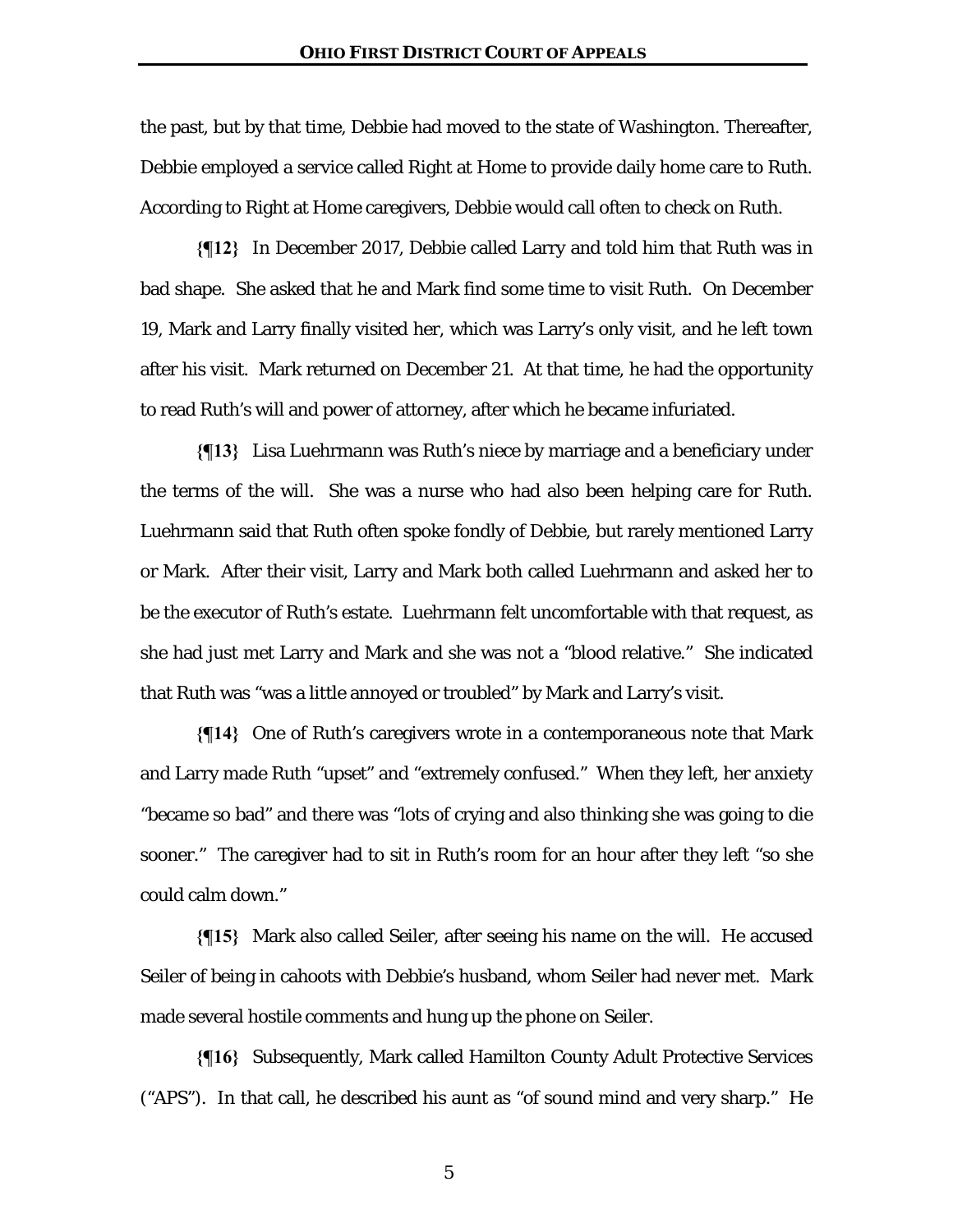stated that Debbie was not caring for Ruth and that she was just waiting for her to die since she would inherit the bulk of Ruth's estate. According to Mark, Debbie only wanted the services of hospice, not health care providers.

**{¶17}** That same day, APS went to visit Ruth. Debbie, who had taken an overnight flight, was annoyed that Mark had called APS, but she gave the APS caseworker unfettered access to Ruth. Debbie told the caseworker that she had been caring for Ruth and that there had been a feud between her and her brothers since their mother's death. She said that she had tried numerous times to get Ruth to "go to hospice," but Ruth had refused.

**{¶18}** The notes from APS showed that the caseworker had no concerns about Ruth's care. Ruth was confused about her power of attorney, the contents of her will, and what would happen after her death. But the notes also showed that Ruth said that "Mark and Larry have done nothing for her, and that Debbie has done a significant amount for her." She also stated that "Debbie is a good person to care for her and that she is more familiar with medication/health problems." The notes also showed that Ruth did not want services from hospice, and she did not want to cause any more family conflicts.

**{¶19}** The following day, APS spoke with personnel from Right at Home. They reported that Ruth's health was declining, that no one had met Mark or Larry, that Lisa and Debbie were the only people who had been at Ruth's home, and that there had "never been any shady dealing." They also reported that Ruth had eventually agreed to receive hospice services. APS also spoke with Vitas Hospice, which reported that it had assessed Ruth on December 21, and its doctor had agreed that hospice was appropriate. APS noted that both Vitas and Right at Home were mandatory reporters for alleged abuse, and neither had made any report.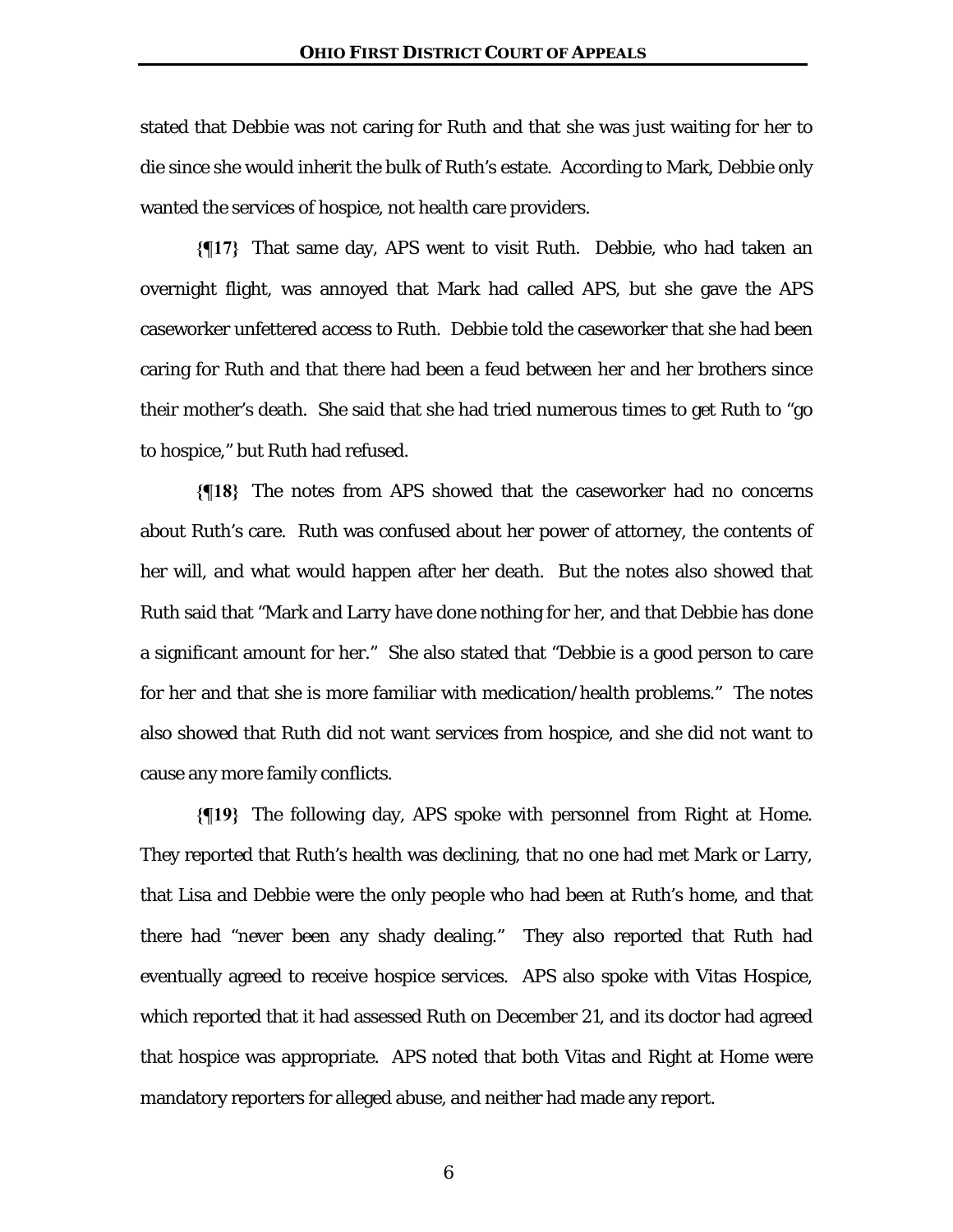**{¶20}** Ruth died on December 28, 2017, at the age of 92. After her death, Mark was so upset with APS records that he wrote a letter to the Hamilton County Department of Job and Family Services ("HCJFS") complaining about APS's investigation. In its reply letter, HCJFS stated that "the hospice agency \* \* \* confirmed that Mrs. Rattermann was receiving around the clock care, after agreeing to hospice the day prior. They confirmed that her mental state and physical health were declining and had been for at least a month."

**{¶21}** The letter further stated that APS did not have sufficient evidence to support allegations of abuse or neglect. It added, "Further, there was nothing that led the APS worker to believe that there was any criminal wrongdoing, which would have prompted a referral to a law enforcement agency for a criminal investigation."

**{¶22}** On April 26, 2018, Larry filed a will-contest action against Debbie and the other beneficiaries of the will. He raised claims of lack of testamentary capacity and undue influence. He amended the complaint twice to add other claims, including improper execution of the will, embezzlement, and unjust enrichment. Mark was added as a plaintiff on the second amended complaint.

**{¶23}** The trial court granted summary judgment in favor of Debbie on Larry's claims for lack of testamentary capacity, undue influence, and improper execution of the will. The court further found that Mark and Larry lacked standing to raise their other claims and dismissed those claims. This appeal followed.

## *Debbie's Statute-of-Limitations Argument*

**{¶24}** First, we note that Debbie argues that Mark is not a proper party because he was not made a party until the filing of the second amended complaint, which was filed well outside of the statute of limitations. She mentions this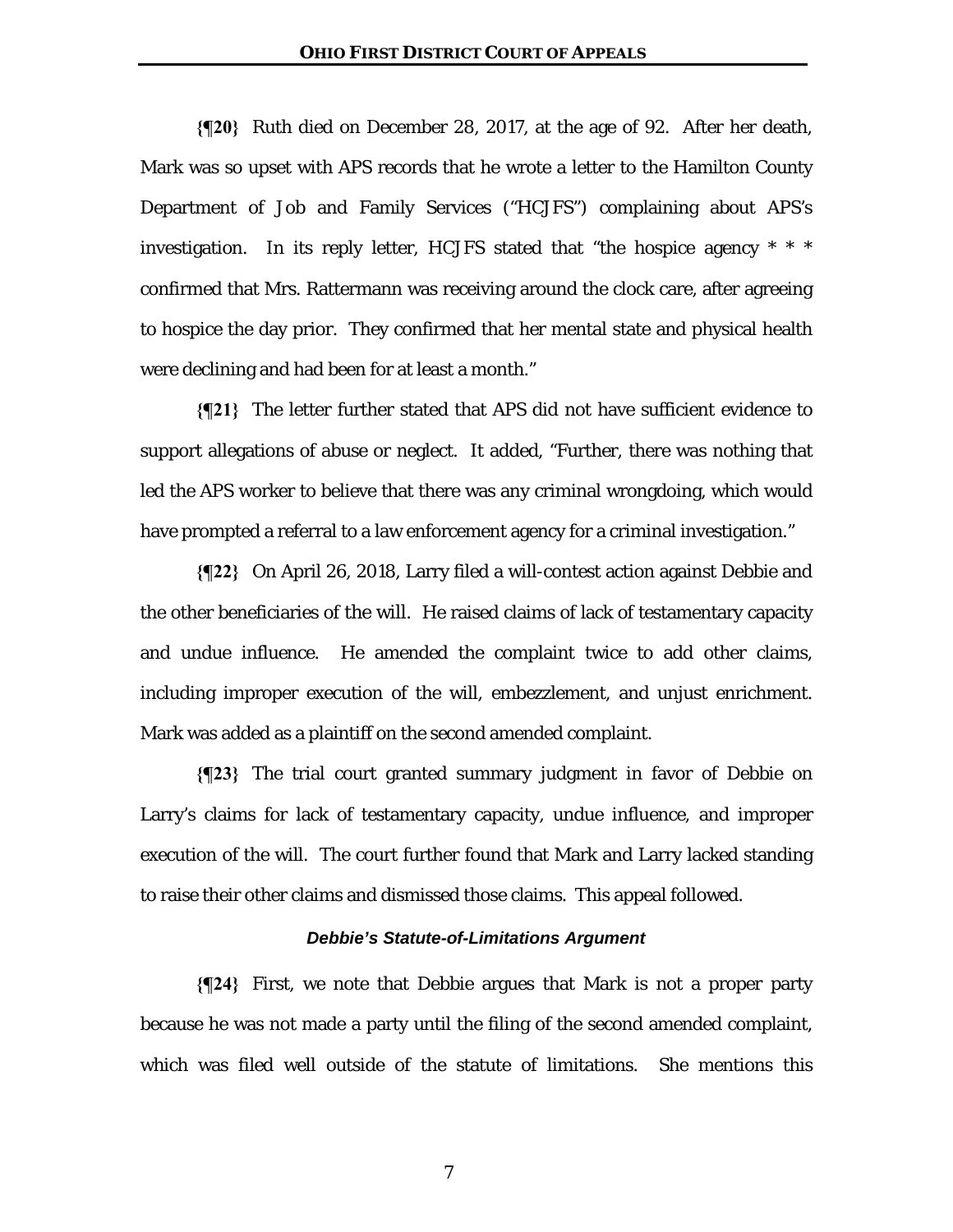argument in a couple of sentences but does not provide any legal authority or citations to the record to support it.

**{¶25}** Under App.R. 16(B), an appellee's brief must conform to the same requirements as an appellant's brief. *Stanley Miller Constr. Co. v. Ohio School Facilities Comm.*, 192 Ohio App.3d 676, 2011-Ohio-909, 950 N.E.2d 218, ¶ 8 (10th Dist.). Thus, the appellee's brief must contain detailed arguments that point to relevant and specific portions of the transcript and arguments supported by citations to relevant authority. *See* App.R. 16(A)(7); *State v. Wright*, 4th Dist. Scioto No. 04CA2958, 2005-Ohio-5539, ¶ 5. While appellees have no burden to demonstrate error, they are required to cite to transcripts or legal authorities to assist the court in resolving the issues. *Przybyla v. Przybyla*, 2d Dist. Montgomery No. 27852, 2018- Ohio-3071, ¶ 108.

**{¶26}** Without further information, we decline to decide this issue. It is not this court's duty to "root out" arguments supporting a party's position on appeal. *See Cameron v. Univ. of Toledo*, 2018-Ohio-979, 98 N.E.3d 305, ¶ 61 (10th Dist.); *Stanley Miller Constr. Co.* at ¶ 8. We hold that Debbie forfeited the issue by failing to argue it as provided for in App.R. 16(B).

### *Mark and Larry's Assignment of Error*

**{¶27}** In their sole assignment of error, Mark and Larry contend that the trial court erred by granting Debbie's motion for summary judgment and in dismissing their claims. We find no merit in their assignment of error, and we affirm the trial court's judgment.

## *Standard of Review*

**{¶28}** An appellate court reviews a trial court's ruling on a motion for summary judgment de novo. *Grafton v. Ohio Edison Co.*, 77 Ohio St.3d 102, 105, 671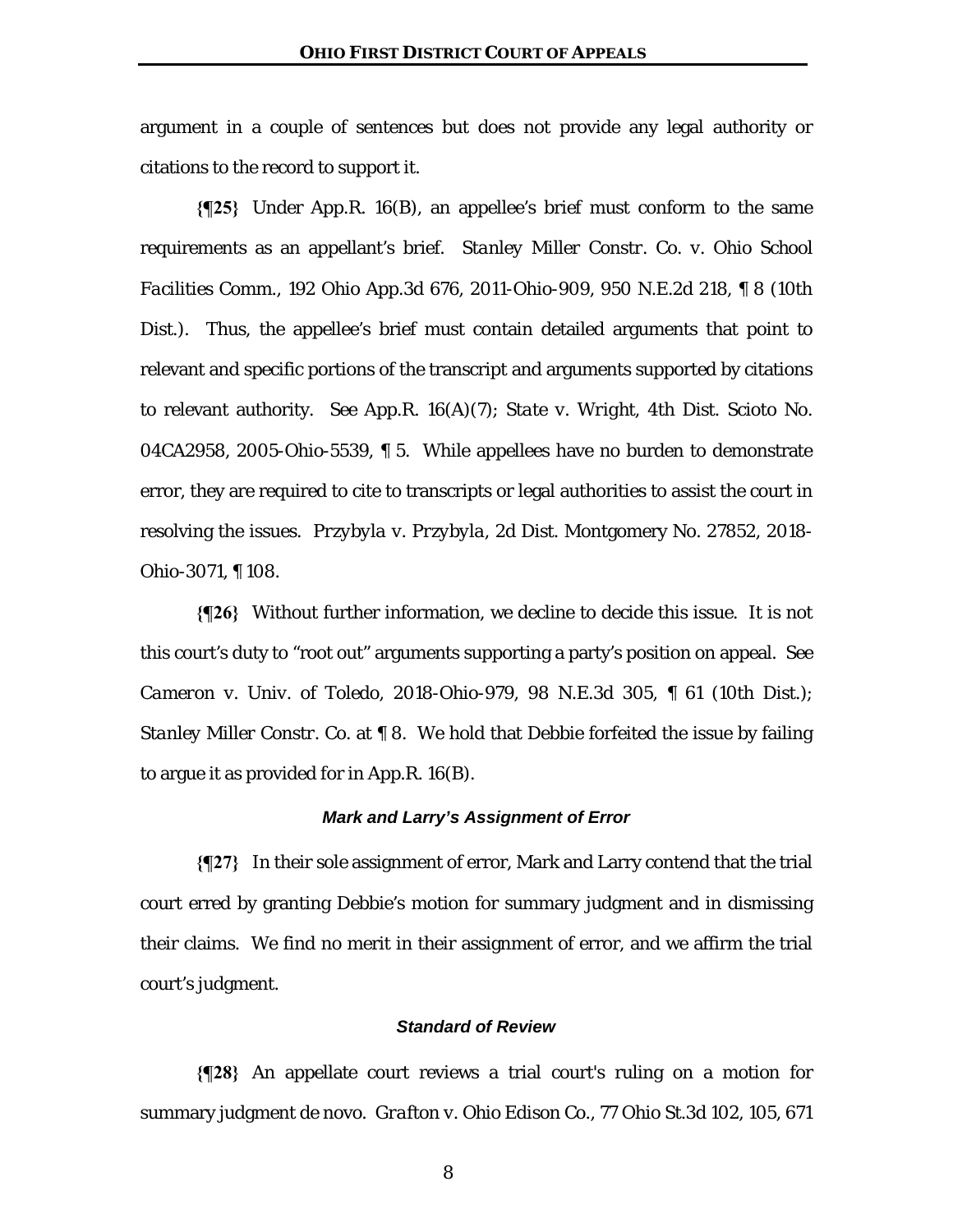N.E.2d 241 (1996); *Chateau Estate Homes, LLC v. Fifth Third Bank*, 2017-Ohio-6985, 95 N.E.3d 693, ¶ 10 (1st Dist.). Summary judgment is appropriate if (1) no genuine issue of material fact exists for trial, (2) the moving party is entitled to judgment as a matter of law, and (3) reasonable minds can come to but one conclusion and that conclusion is adverse to the nonmoving party, who is entitled to have the evidence construed most strongly in his or her favor. *Temple v. Wean United, Inc.*, 50 Ohio St.2d 317, 327, 364 N.E.2d 267 (1977); *Chateau Estate Homes* at ¶ 10.

**{¶29}** The moving party bears the initial burden of informing the court of the basis for its motion and demonstrating the absence of any genuine issues of material fact. *Dresher v. Burt*, 75 Ohio St.3d 280, 282-293, 662 N.E.2d 264 (1996); *Maas v. Maas*, 1st Dist. Hamilton No. C-190536, 2020-Ohio-5160, ¶ 14. Once the moving party has met its burden, the nonmoving party has a reciprocal burden to set forth specific evidentiary facts showing the existence of a genuine issue for trial. *Dresher* at 293; *Maas* at ¶ 14. The nonmoving party cannot rest on conclusory allegations or self-serving interpretations of the evidence presented. *Dresher* at 293; *Maas* at ¶ 14.

**{¶30}** The mere existence of factual disputes between the parties does not necessarily preclude summary judgment. Only disputes over genuine factual matters that affect the outcome of the suit will properly preclude summary judgment. Factual disputes that are irrelevant should not stop the entry of judgment as a matter of law. *Maas* at ¶ 15; *Smith v. A.B. Bonded Locksmith, Inc.*, 143 Ohio App.3d 321, 326, 757 N.E.2d 1242 (1st Dist.2001).

## *Will Contests Generally*

**{¶31}** The admission of a will to probate is prima facie evidence of the attestation, execution, and validity of the will. *Krischbaum v. Dillon*, 58 Ohio St.3d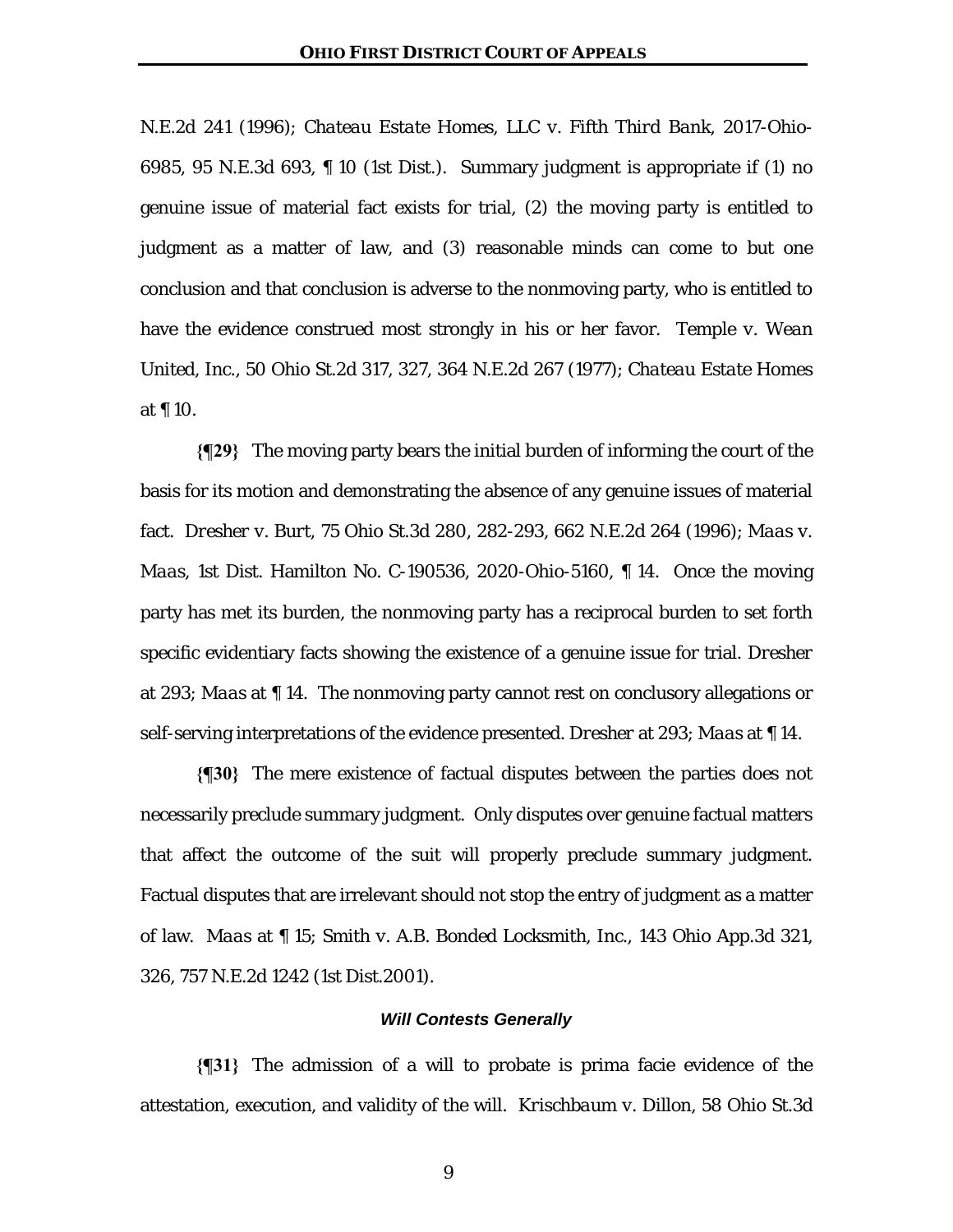58, 567 N.E.2d 1291 (1991), paragraph two of the syllabus; *Estate of Snell v. Kilburn*, 165 Ohio App.3d 352, 2005-Ohio-7076, 846 N.E.2d 572 ¶ 10 (7th Dist.). But that presumption is not irrebuttable. *Krischbaum* at 64; *Estate of Snell* at ¶ 10. To rebut the presumption, the person contesting the will must produce evidence that furnishes a reasonable basis for sustaining the claim. *Estate of Snell* at ¶ 10; *Springer v. Lee*, 3d Dist. Handcock No. 5-95-42, 1996 WL 223699, \*2 (May 2, 1996). "If the evidence so produced furnishes only a basis for a choice among different possibilities as to any issue in the case, he fails to sustain his burden." *Springer* at \*2, quoting *Kata v. Second Natl. Bank*, 26 Ohio St.2d 210, 271 N.E.2d 292 (1971), paragraph two of the syllabus.

#### *Attestation*

**{¶32}** First, Larry and Mark argue that the probate court erred in concluding that the will was validly attested to as required by R.C. 2107.03. R.C. 2107.03 provides,

Except oral wills, every will shall be in writing, but may be handwritten or typewritten. The will shall be signed at the end by the testator or by some other person in the testator's conscious presence and at the testator's express direction. The will shall be attested and subscribed in the conscious presence of the testator, by two or more competent witnesses, who saw the testator subscribe, or heard the testator acknowledge the testator's signature.

**{¶33}** Some of the cases Debbie cites in response involve the admission of a will to probate, which only requires the proponent to present a prima facie case. *See In re McGraw's Will*, 14 Ohio App.2d 87, 236 N.E.2d 684 (4th Dist.1967); *Blagg v.*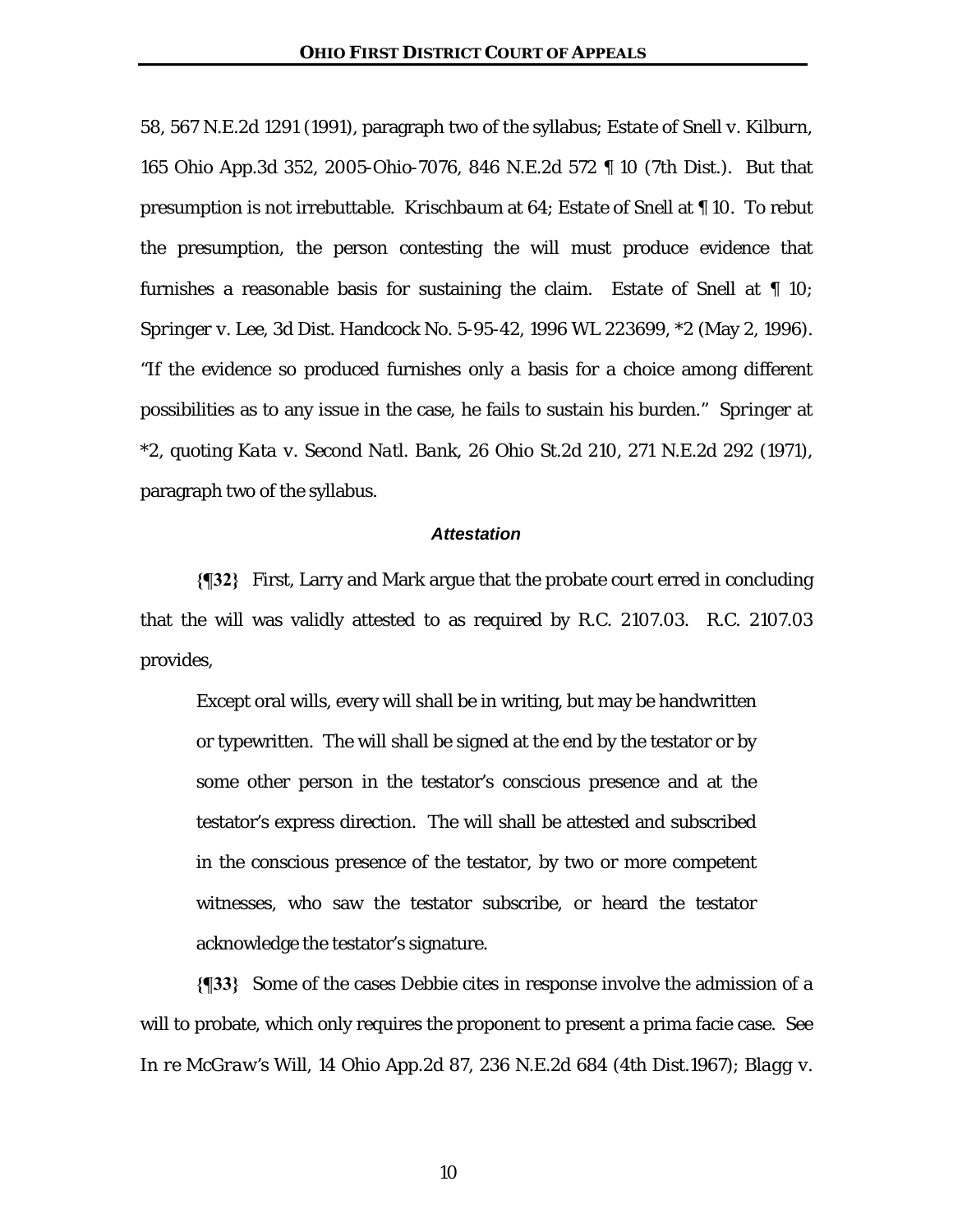*Blagg*, 55 Ohio App. 518, 9 N.E.2d 991 (2d Dist.1936). Nevertheless, the same principals have been applied in will-contest cases.

**{¶34}** "It is not absolutely necessary that a testator sign a will in the presence of the witnesses. The validity of [the] signature may be presumed 'from the facts and circumstances of the case.' This presumption must be overcome by something more than 'slight, remote, or unsubstantial testimony.' " *Parks v. Kerns*, 7th Dist. Jefferson No. 82-J-32, 1984 WL 6519, \*1 (Jan. 11, 1984), quoting *Haynes v. Haynes*, 33 Ohio St. 598 (1878), and *Blagg*. *Accord Groves v. Potocar*, 11th Dist. Lake No. 99-L-098, 2000 WL 1774169, \*2 (Dec. 1, 2000). Further, acknowledgement of the decedent's signature or mark may be implied as well as express, taking into the consideration the facts and circumstances of the case. *Groves* at \*3, citing *Blagg* at 522.

**{¶35}** In this case, the attestation stated,

The foregoing instrument was on this 8 day of April, 2014 signed at the end thereof by the said Ruth Marcella Rattermann, and by her acknowledged, published and declared to be her Last Will and Testament in the presence of us, who thereupon, at her request, and in her presence, and in the presence of each other, have hereunto subscribed or hands as attesting witnesses thereto.

It was signed by Ruth, Seiler, and Barrett.

**{¶36}** Seiler testified that he drafted the will, printed it, and reviewed it with Ruth. Ruth called her neighbor, Barrett, to be a witness. Seiler said that Ruth signed the will in Barrett's presence and in his presence. He said "[t]he three of us were in the same room of the condominium. We all signed it together."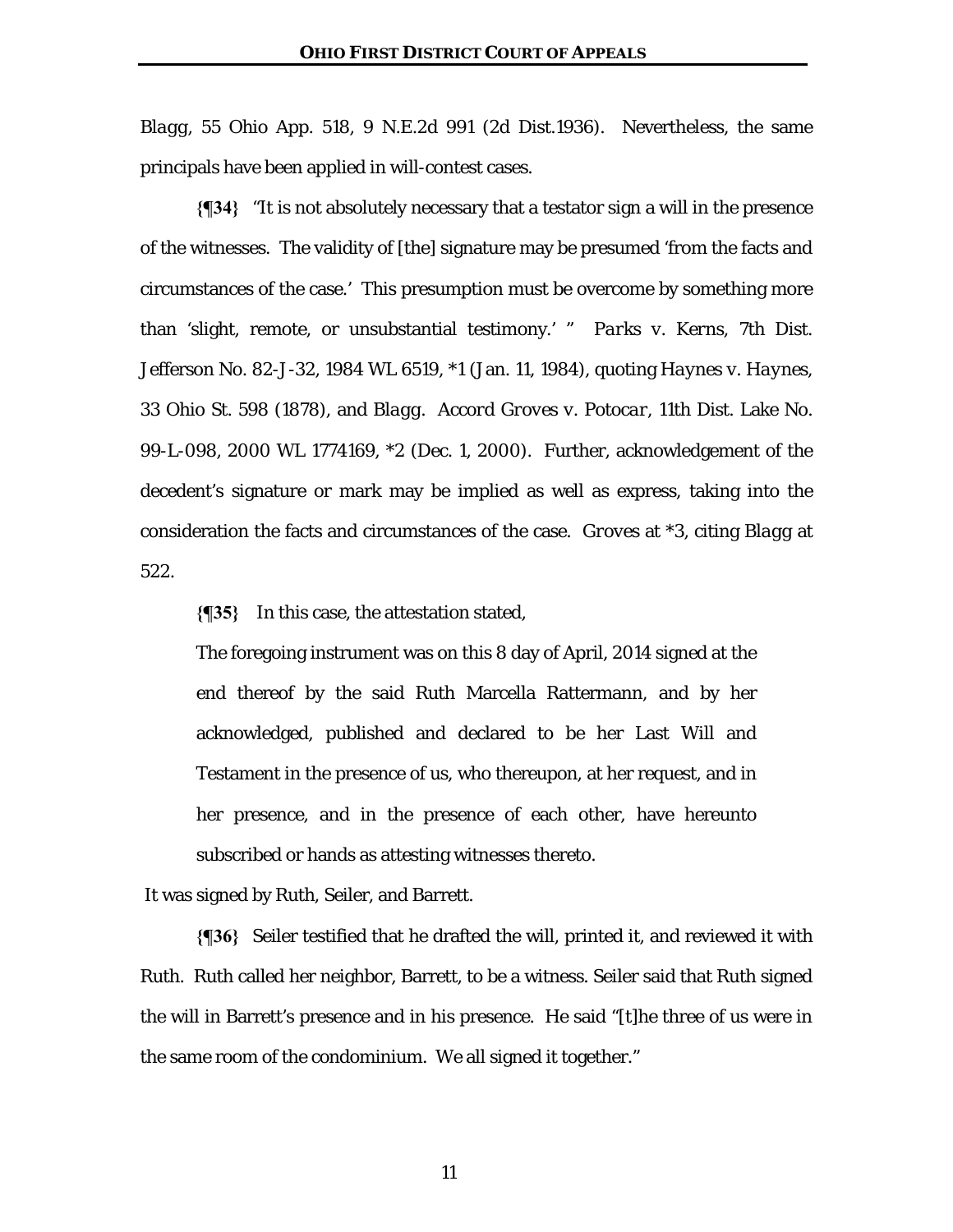**{¶37}** Barrett was 76 years old at the time the will was signed. She had been Ruth's neighbor for several years, and she saw or visited Ruth about once per week. On multiple occasions, Ruth had told Barrett that she wanted to give her assets to Debbie because Debbie was the one who cared for her.

**{¶38}** Barrett acknowledged that the signature on the will was her handwriting. She said that Ruth "called down here and asked me if I would come up—she was making a will out to Debbie, would I come up to her apartment and sign it—sign my name, that Debbie will get everything when she passes away." Barrett "went up and talked to her for a just a few minutes and I signed that paper, and I came back down. The lawyer was up there with her." Barrett signed the will as a witness because "the lawyer asked me to sign right here for Ruth to make that will out to Debbie." After Seiler left, Ruth called Barrett to thank her for signing the will as a witness.

**{¶39}** Larry and Mark rely solely on the following testimony from Barrett. Later in her deposition, she stated that she did not see the attorney sign the will. She further testified:

- Q. Did you see Ruth actually sign the document?
- A. No, I didn't.
- Q. You didn't see Ruth sign it either?
- A. No, I didn't. I wasn't up there.
- Q. So, it was already signed when you actually signed the will?
- A. I don't know about that now, but I did sign it.
- Q. I understand that.

A. I don't know if Ruth already signed it or not, because I didn't stay up there. I came back down here.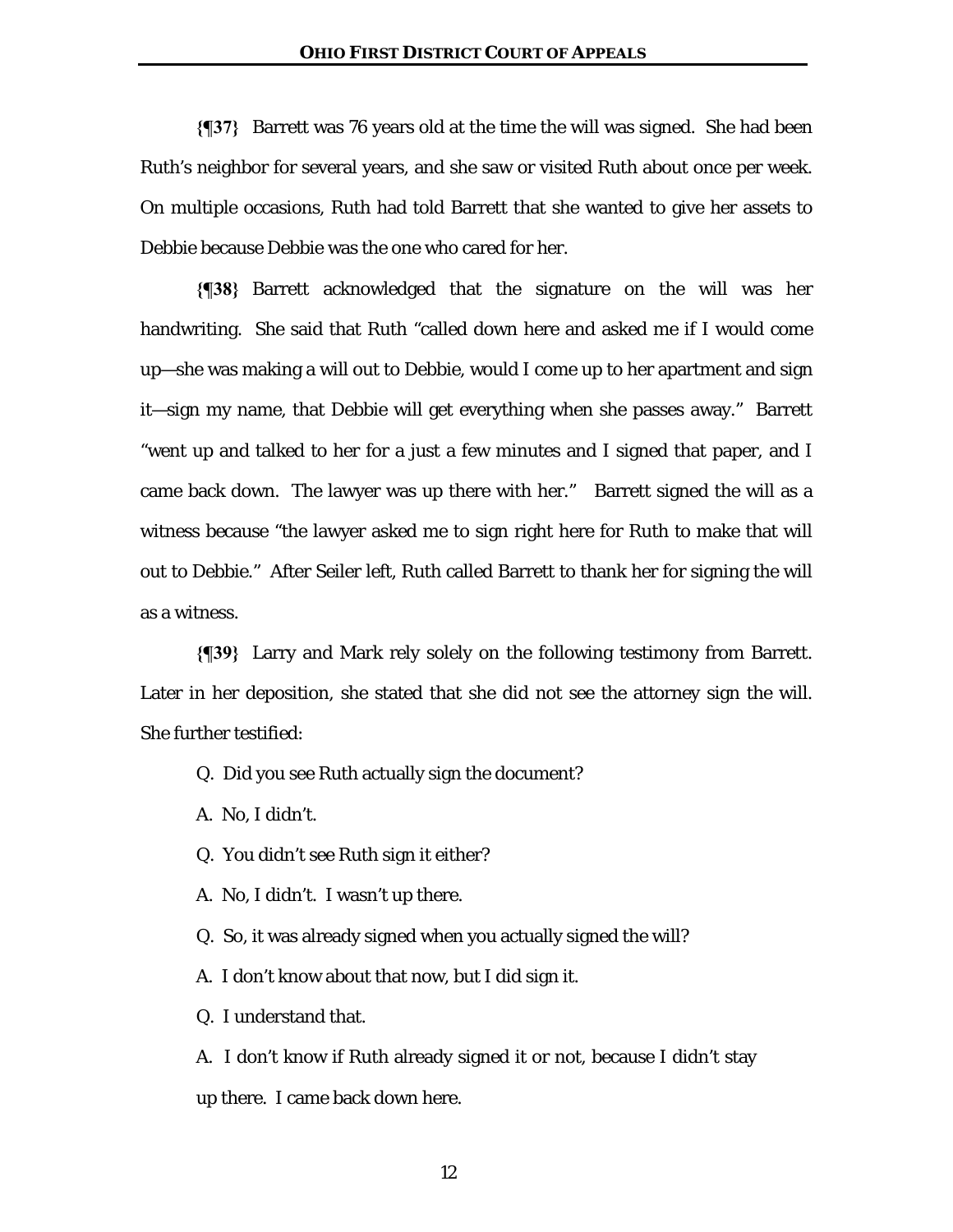Q. So, while you were upstairs, you did not witness or see Ruth execute or sign that will; it that correct?

A. I didn't see Ruth sign, nothing, no.

**{¶40}** The attestation clause was valid on its face, and therefore, it was entitled to a presumption of proper execution. *See Estate of Snell*, 165 Ohio App.3d 352, 2005-Ohio-7076, 846 N.E.2d 572, at ¶ 31; *In re Will of McGraw*, 14 Ohio App.2d at 89-90, 236 N.E.2d 684. The testimony cited by Mark and Larry is insufficient to overcome the presumption of validity or to create a question of material fact in that regard.

**{¶41}** First, the fact that the will was drawn by the attorney who was present at its execution was "strong presumptive evidence that the execution of the will was regular." *Estate of Snell* at ¶ 30; *In re Will of McGraw* at 89. Seiler testified that he ensured that all formalities were followed. He prepared the will, witnessed Ruth sign it as the testator, and saw Barrett sign it as a witness. Both Seiler and Barrett confirmed their signatures.

**{¶42}** Further, simply because a witness cannot recall whether the testator's signature was on a document, the testator should not be deprived of the right of disposing of the testator's property by will. *Groves*, 11th Dist. Lake No. 99-L-098, 2000 WL 1774169, at \*3. *Blagg*, 55 Ohio App.2d at 522, 9 N.E.2d 991.

In the absence of explicit and definite testimony [,] a witness should not be permitted to contradict that to which he has subscribed. The testator is not here to dispute witnesses' testimony. \* \* \* "The privilege of disposing of one's estate by will is a valuable right, and it has been written that he should not be deprived of this right upon slight, remote, or unsubstantial testimony."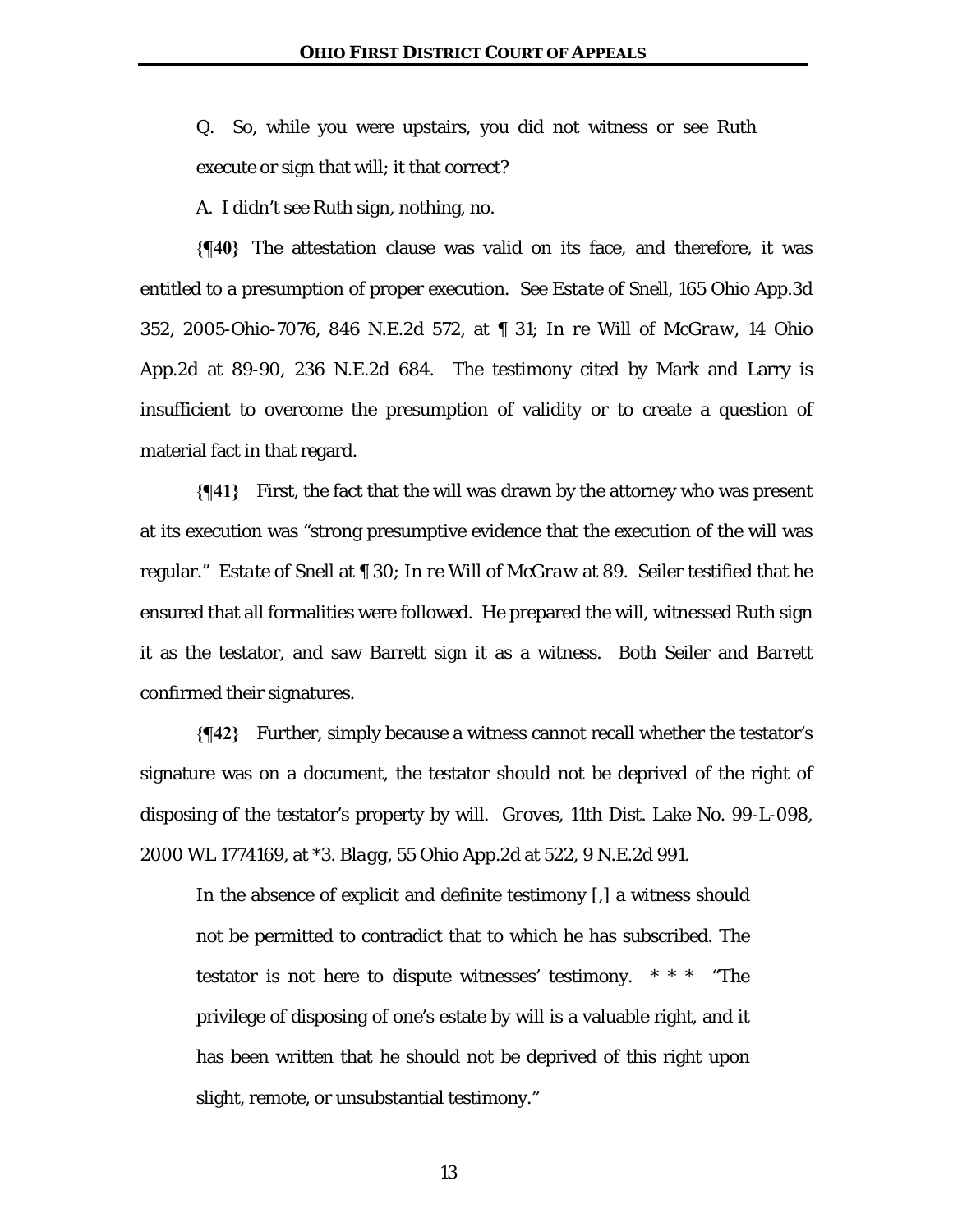*Blagg* at 522, quoting *Robertson v. Robertson*, 232 Ky. 572, 576, 24 S.W.2d 282 (1930). As the trial court stated, "under the circumstances of this case  $* * *$  Plaintiff cannot in this case create a triable issue based solely on Ms. Barrett's lack of memory as to the details of the execution." We agree.

**{¶43}** We decline to invalidate Ruth's will based on "slight, remote or insubstantial testimony," as has been offered here. *See Parks*, 7th Dist. Jefferson No. 82-J-32, 1984 WL 6519, at \*1. Such testimony is insufficient to create a genuine issue of material fact concerning the will's attestation. Consequently, we reject Mark and Larry's arguments as to the attestation.

#### *Undue Influence*

**{¶44}** Next, Larry and Mark argue that Debbie exercised undue influence on Ruth in executing the will. The elements of undue influence are: (1) a susceptible testator; (2) another's opportunity to exert undue influence; (3) improper influence exerted or attempted; and (4) a result showing the effect of that influence. *West v. Henry*, 173 Ohio St. 498, 510-511; 184 N.E.2d 200 (1962); *Knowlton v. Schultz*, 179 Ohio App.3d 497, 2008-Ohio-5984, 902 N.E.2d 548, ¶ 8 (1st Dist.).

**{¶45}** The admission of a will to probate is prima facie evidence of its validity. The parties contesting the will bear the burden of proving the elements of undue influence. *West* at 511; *Knowlton* at ¶ 8.

The mere existence of undue influence or an opportunity to exercise it, although coupled with an interest or motive to do so, is not sufficient to invalidate a will, but such influence must be actually exerted on the mind of the testator with respect to the execution of the will in question; and, in order to invalidate the will, it must be shown that the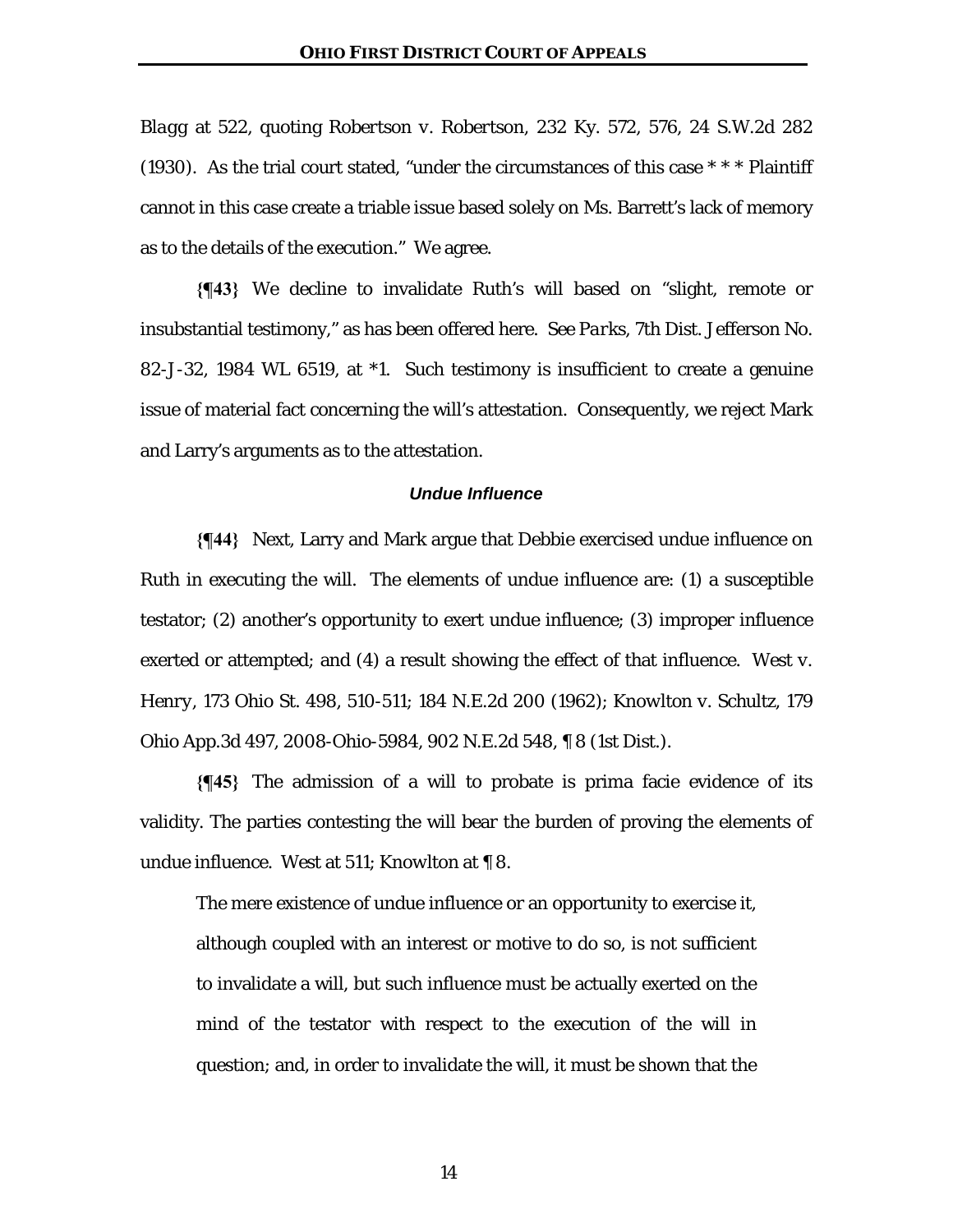undue influence resulted in the making of testamentary dispositions which the testator would not otherwise have made.

*West* at 511.

**{¶46}** "General influence, however strong or controlling, is not undue influence unless brought to bear directly upon the act of making the will." *Knowlton* at ¶ 10, quoting *West* at 511*.* "Simply because the testator's will disposes of his property 'in an unnatural manner, unjustly or unequally and \* \* \* at variance' with the testator's expressions about relatives or the natural objects of his bounty, does not invalidate the will unless undue influence was actually exercised on the testator." *Knowlton* at ¶ 10, quoting *West* at 511. The testator's declarations not made contemporaneously with or near to the will's execution are not admissible as proof of undue influence. *West* at 511; *Knowlton* at ¶ 10.

**{¶47}** The first element is that the testator was susceptible. The bulk of the evidence clearly showed that Ruth was not susceptible. Her family and friends all stated that at the time she executed the will, she was of sound mind, she handled her own affairs, lived an active life, knew the extent of her assets, and made her own decisions. Nevertheless, Mark and Larry presented expert testimony that Ruth suffered from depression, which made her susceptible to Debbie's influence. Thus, there was an issue of fact on this element.

**{¶48}** Debbie had opportunities to exert influence, given how much time she spent with her aunt. But the influence must be "undue." In determining whether influence is "undue," the focus is on whether the influence was reasonable given the prevailing facts and circumstances. *Krischbaum*, 58 Ohio St.3d at 68, 567 N.E.2d 1291. Nothing in the record shows that any influence Debbie had was unreasonable. *See Groves*, 11th Dist. Lake No. 99-L-098, 2000 WL 1774169, at \*4.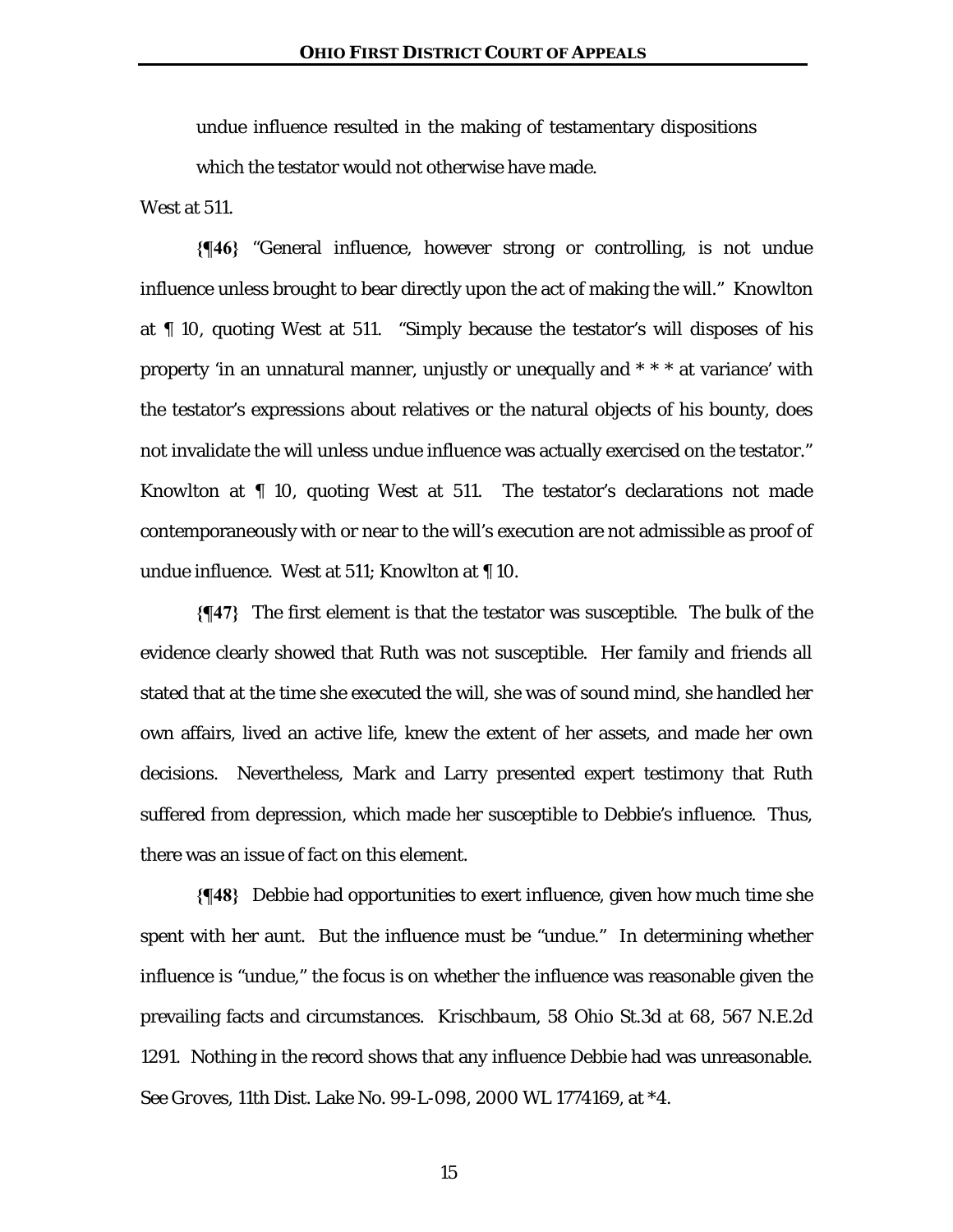**{¶49}** Finally, there is no evidence at all that Debbie exerted or attempted to exert influence over the will or that the will shows any influence by her. Larry and Mark rely on outlandish claims about Debbie's conduct that have little or no evidentiary support. They claim that following the execution of the will and power of attorney, Debbie used the power of attorney granted to her by Ruth to isolate Ruth and systematically steal her money. They also rely on evidence of examples of Ruth's alleged cognitive impairment just prior to her death, but all those alleged events occurred years after the execution of the will.

**{¶50}** This court has stated, "[T]he relevant time period is the time at or near the execution of the will. Courts have held that evidence regarding the exertion of undue influence relating to the execution of a legal document must be confined to a reasonable period before and after the execution of the document." *Knowlton*, 179 Ohio App.3d 497, 2008-Ohio-5984, 902 N.E.2d 548, at ¶ 22. The determination of what constitutes a reasonable time period lies within the trial court's discretion. *Id.* The probate court found that "[t]hose events were too far removed in time to have relevance to the will contest causes of action \* \* \*." This determination was not so unreasonable, arbitrary, or unconscionable as to connote an abuse of discretion. *See Blakemore v. Blakemore*, 5 Ohio St.3d 217, 218, 450 N.E.2d 1140 (1983); *Cincinnati v. Harrison*, 1st Dist. Hamilton No. C-090702, 2010-Ohio-3430, ¶ 7.

**{¶51}** Ruth told her friend Evelyn that she was concerned because her sister, Grace, who had her power of attorney, was acting strangely. Evelyn suggested that she contact Seiler and that she see about a will, too. Ruth called Seiler herself. Seiler came and spoke to Ruth alone. His deposition indicated that she had the capacity to execute the will and that she knew what she wished to do. His notes show that he wrote a zero next to Larry's and Mark's names. As the trial court stated, "this was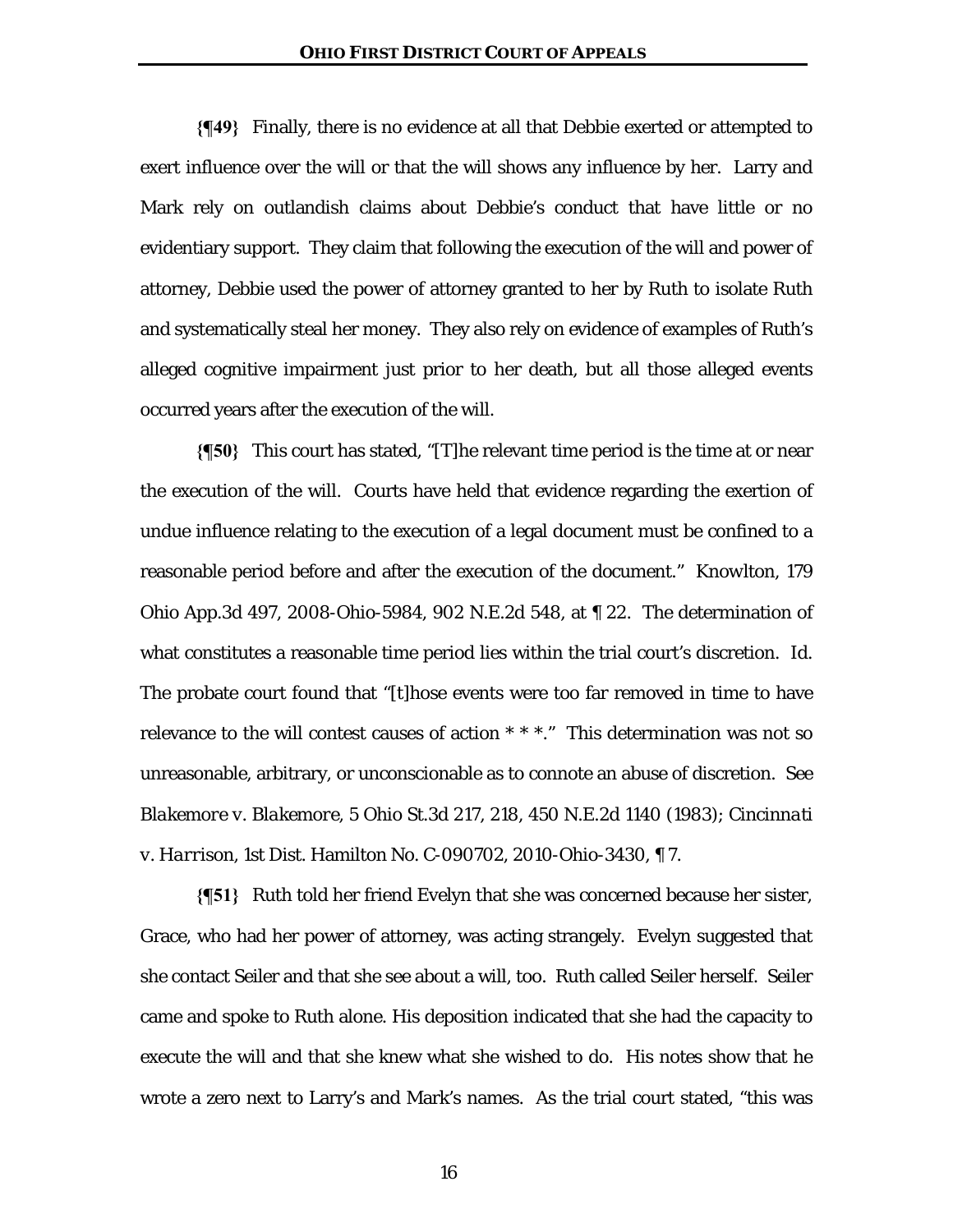not an inadvertent omission." Ruth said repeatedly she wanted to leave her assets to Debbie because Debbie took care of her. Mark and Larry barely knew Ruth and had little contact with her. *See Doyle v. Schott*, 65 Ohio App.3d 92, 95-96, 582 N.E.2d 1057 (1st Dist.1989).

**{¶52}** The only individuals present during the signing of the will were Ruth, Seiler, and Barrett. Debbie was not in the room or anywhere nearby. Larry and Mark contend that simply because Debbie was not present did not mean that she was not exerting influence. But there is simply no evidence that Debbie was involved in any way in the drafting and execution of the will. *See Groves*, 11th Dist. Lake No. 99-L-098, 2000 WL 1774169, at \*5.

**{¶53}** Mark and Larry assert issues of fact exist because their expert opined that there was influence that was exerted. But that testimony did not establish that the will was the result of that influence. *See Boley v. Kennedy*, 3d Dist. Crawford No. 3-02-35, 2003-Ohio-1663, ¶ 22. Mark and Larry have not met their burden to show that issues of fact exist for trial on the issue of undue influence.

## *Testamentary Capacity*

**{¶54}** Finally, Mark and Larry argue that Ruth lacked testamentary capacity. Testamentary capacity exists when the testator has sufficient mind and memory: (1) to understand the nature of the business in which he or she is engaged; (2) to comprehend generally the nature and extent of his or her property; (3) to hold in his or her mind the names and identity of those who have natural claims upon his or her bounty; and (4) to be able to appreciate his or her relation to the members of his or her family. *Niemes v. Niemes*, 97 Ohio St. 145, 119 N.E. 503 (1917), paragraph four of the syllabus; *Doyle*, 65 Ohio App.3d at 94, 582 N.E.2d 1057.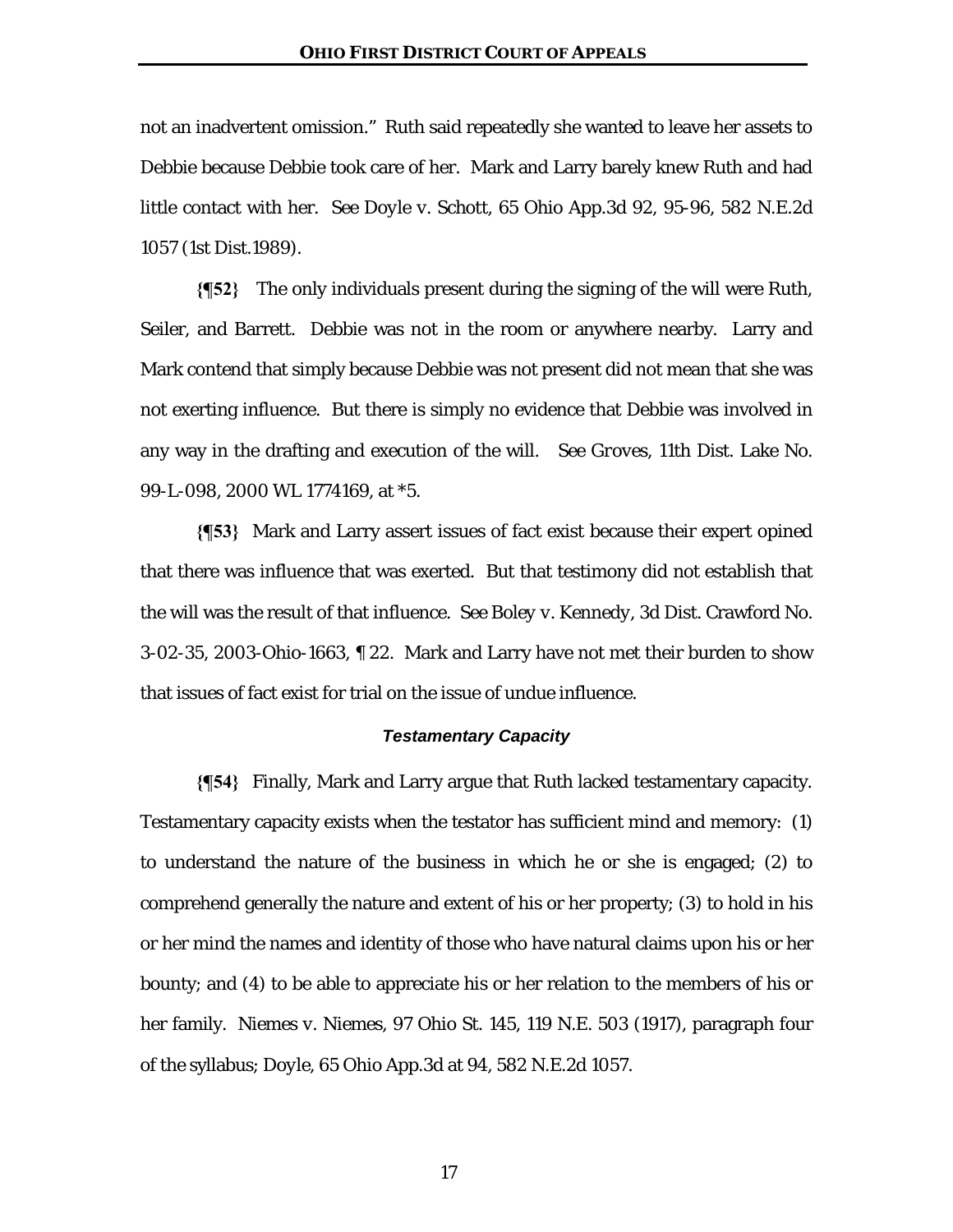#### **OHIO FIRST DISTRICT COURT OF APPEALS**

**{¶55}** Testamentary capacity is determined as of the time of the will's execution. Evidence of the testator's mental and physical condition at the time of the making of the will, as well as a reasonable time before and after, is relevant and admissible. *In re Estate of Flowers*, 2017-Ohio-1310, 88 N.E.3d 599, ¶ 73 (6th Dist.); *In re Estate of Marsh*, 2d Dist. Greene No. 2010 CA 78, 2011-Ohio-5554, ¶ 18.

**{¶56}** Courts have held that a testator had testamentary capacity despite the testator engaging in long-term alcohol abuse and having a personality disorder or having dementia or Alzheimer's disease. *Estate of Flowers* at ¶ 76; *Estate of Marsh* at ¶ 20-25; *Doyle* at 95. Even being declared incompetent does not necessarily mean that the testator lacks testamentary capacity. *See Taylor v. Garinger*, 30 Ohio App.3d 184, 185-187, 507 N.E.2d 406 (12th Dist.1986). The person contesting the will must show that these conditions affected the testator's capacity to make a will*. Estate of March* at ¶ 34. "While a temporary failure of memory might exist, nevertheless the solid power of understanding may remain." *Meier v. Peirano*, 76 Ohio App. 9, 16, 62 N.E.2d 920 (1st Dist.1945).

**{¶57}** The record overwhelming demonstrates that Ruth had testamentary capacity. Seiler stated that without a doubt, she had testamentary capacity, as did all her relatives and friends. Larry and Mark argue that she did not comprehend the nature and extent of her estate. They contend that Ruth could only identify \$300,000 of her estate based on Seiler's notes. But the record shows that Ruth was able to list her many financial accounts, her personal assets, and her real estate. Seiler wrote the figure \$300,000 in his notes, but he could not remember its meaning. He stated, "That is a number she would have given me. I can't tell you whether that was an estimate of everything or just the stock account. I don't remember, I'm sorry." Further, the record shows that Ruth had an account with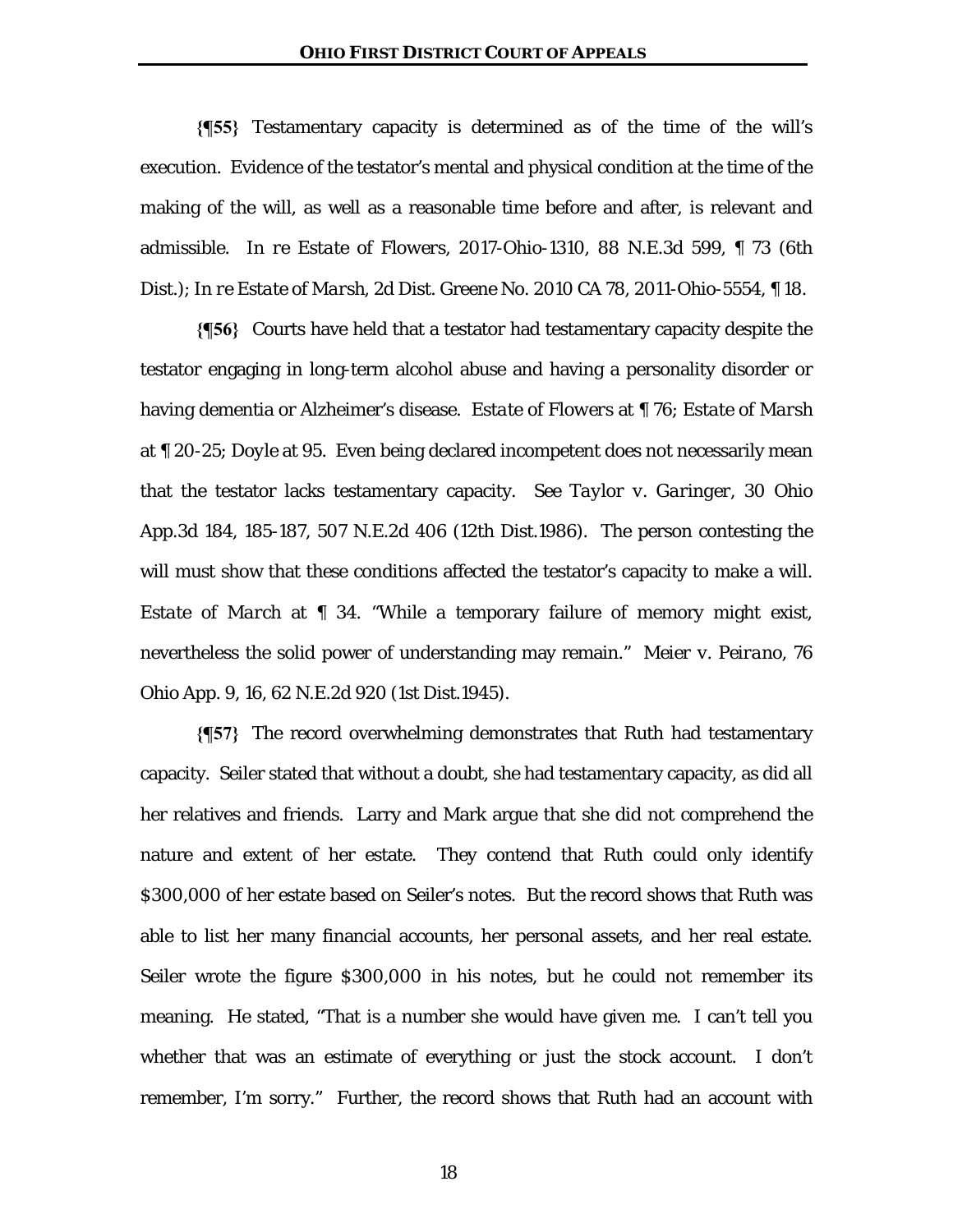approximately that amount at the time. Thus, Seiler's notation does not show a lack of testamentary capacity.

**{¶58}** The cases only require that the testator know the general nature and extent of his or her property. The record unequivocally shows that Ruth knew the nature and extent of her property at the time she executed her will. Larry and Mark have presented no evidence to the contrary, and there is no merit to their claim that she lacked testamentary capacity.

## *The Remaining Claims*

**{¶59}** Finally, the trial court concluded that because it had found that the will was valid, Larry and Mark had no standing raise the other claims in the second amended complaint. The court granted summary judgment in favor of Debbie and against Larry on claims one, three and ten. Those claims were for incapacity, undue influence, and improper execution of the will.

**{¶60}** Counts two and four were duplicate claims of incapacity and undue influence brought by both Mark and Larry. Though the court stated Mark and Larry lacked standing on those counts, the trial court properly should have granted summary judgment in favor of Debbie on those counts as well. We hereby modify the trial court's judgment to reflect that determination.

**{¶61}** The fifth claim was for concealment or embezzlement of assets under R.C. 2109.50. Given that we have found the will to be valid, and Mark and Larry are not beneficiaries under the will, neither of them is an interested party as defined in the statute, and therefore, they lack standing to pursue that claim. *See Wozniak v. Wozniak*, 90 Ohio App.3d 400, 405-406, 629 N.E.2d 500 (9th Dist.1993).

**{¶62}** The sixth, seventh, eighth and ninth claims allege claims for unjust enrichment, breach of the power of attorney, a constructive trust, and injunctive